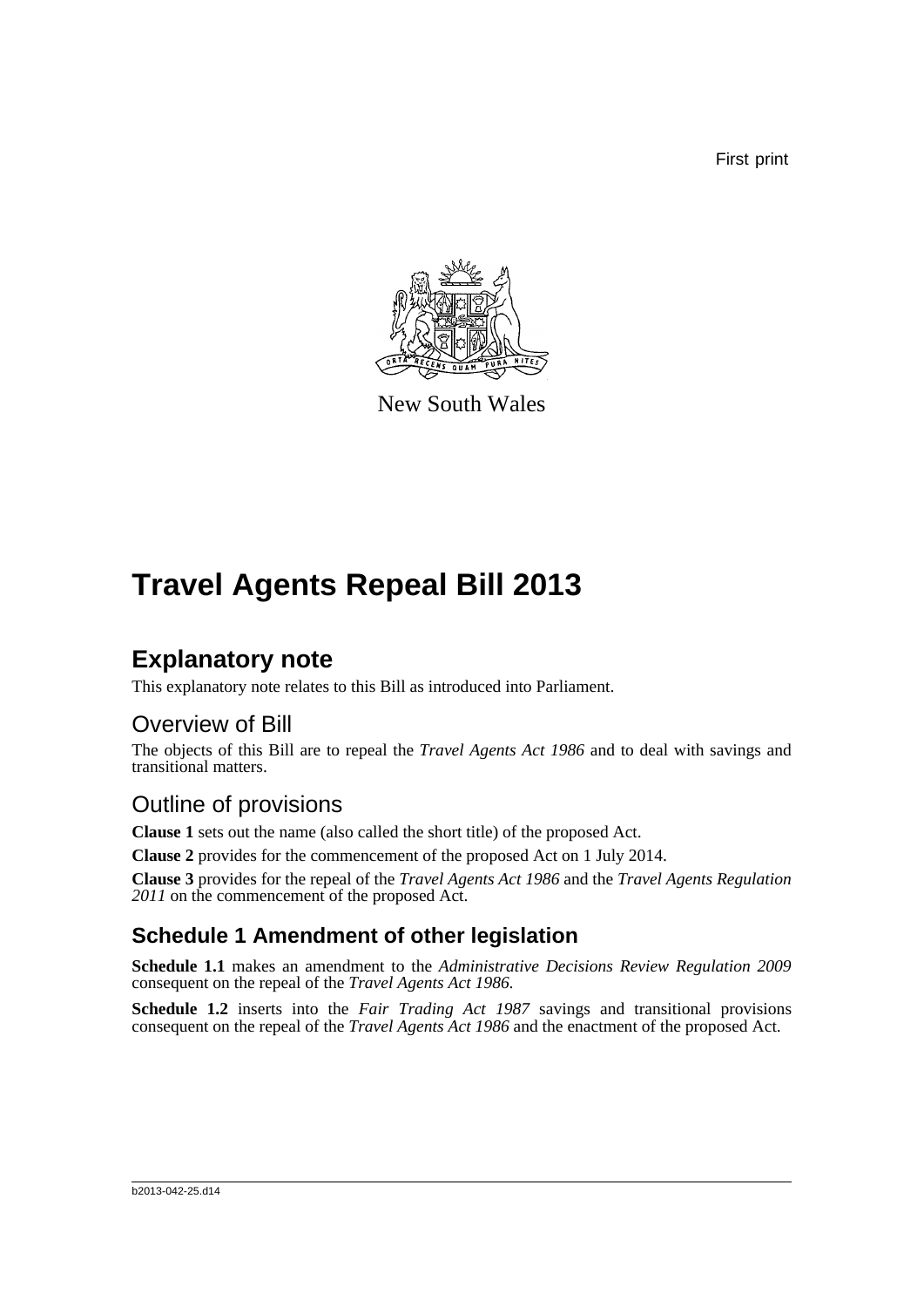First print

Page



New South Wales

# **Travel Agents Repeal Bill 2013**

### **Contents**

|               |                                           | Page          |
|---------------|-------------------------------------------|---------------|
|               |                                           |               |
|               | Name of Act                               | 2             |
| $\mathcal{P}$ | Commencement                              | $\mathcal{P}$ |
| 3             | Repeal                                    | $\mathcal{P}$ |
|               | Schedule 1 Amendment of other legislation | 3             |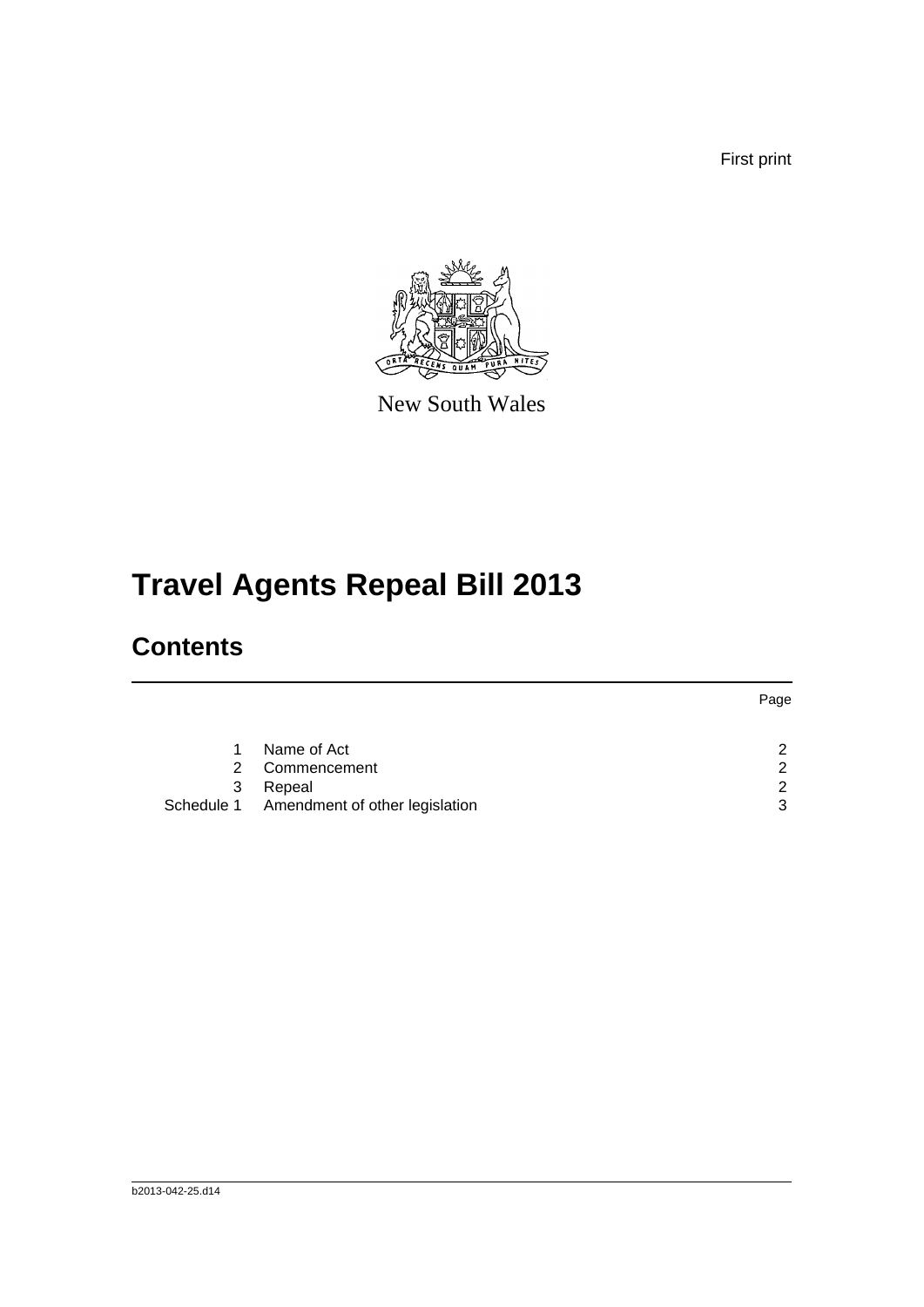

New South Wales

## **Travel Agents Repeal Bill 2013**

No , 2013

#### **A Bill for**

An Act to repeal the *Travel Agents Act 1986* and deal with savings and transitional matters.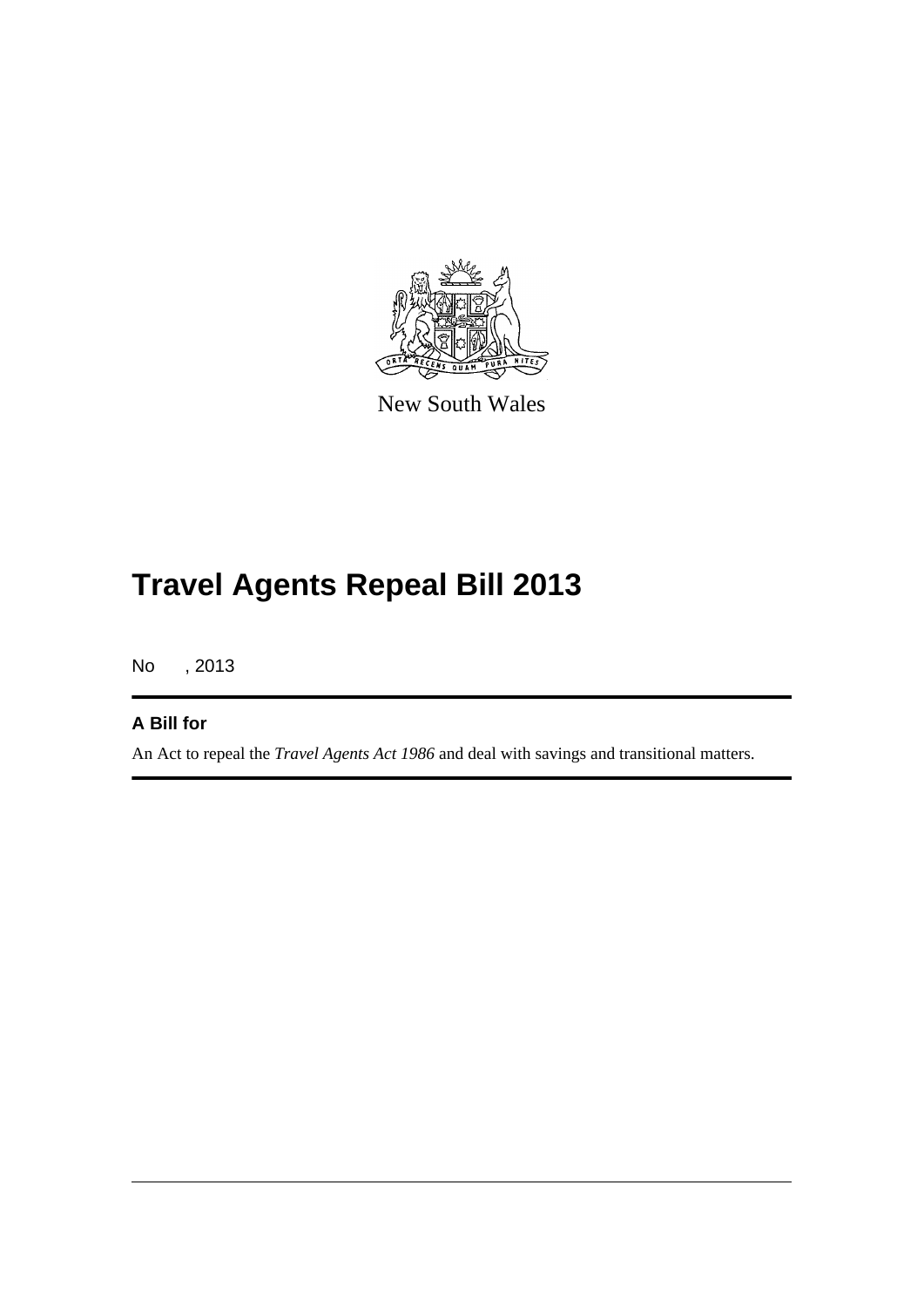Travel Agents Repeal Bill 2013 [NSW]

<span id="page-3-2"></span><span id="page-3-1"></span><span id="page-3-0"></span>

| The Legislature of New South Wales enacts: |                                                                                              |                |
|--------------------------------------------|----------------------------------------------------------------------------------------------|----------------|
|                                            | Name of Act                                                                                  | $\overline{2}$ |
|                                            | This Act is the <i>Travel Agents Repeal Act 2013</i> .                                       | 3              |
|                                            | <b>Commencement</b>                                                                          | 4              |
|                                            | This Act commences on 1 July 2014.                                                           | 5              |
|                                            | Repeal                                                                                       | 6              |
|                                            | The <i>Travel Agents Act 1986</i> and the <i>Travel Agents Regulation 2011</i> are repealed. | 7              |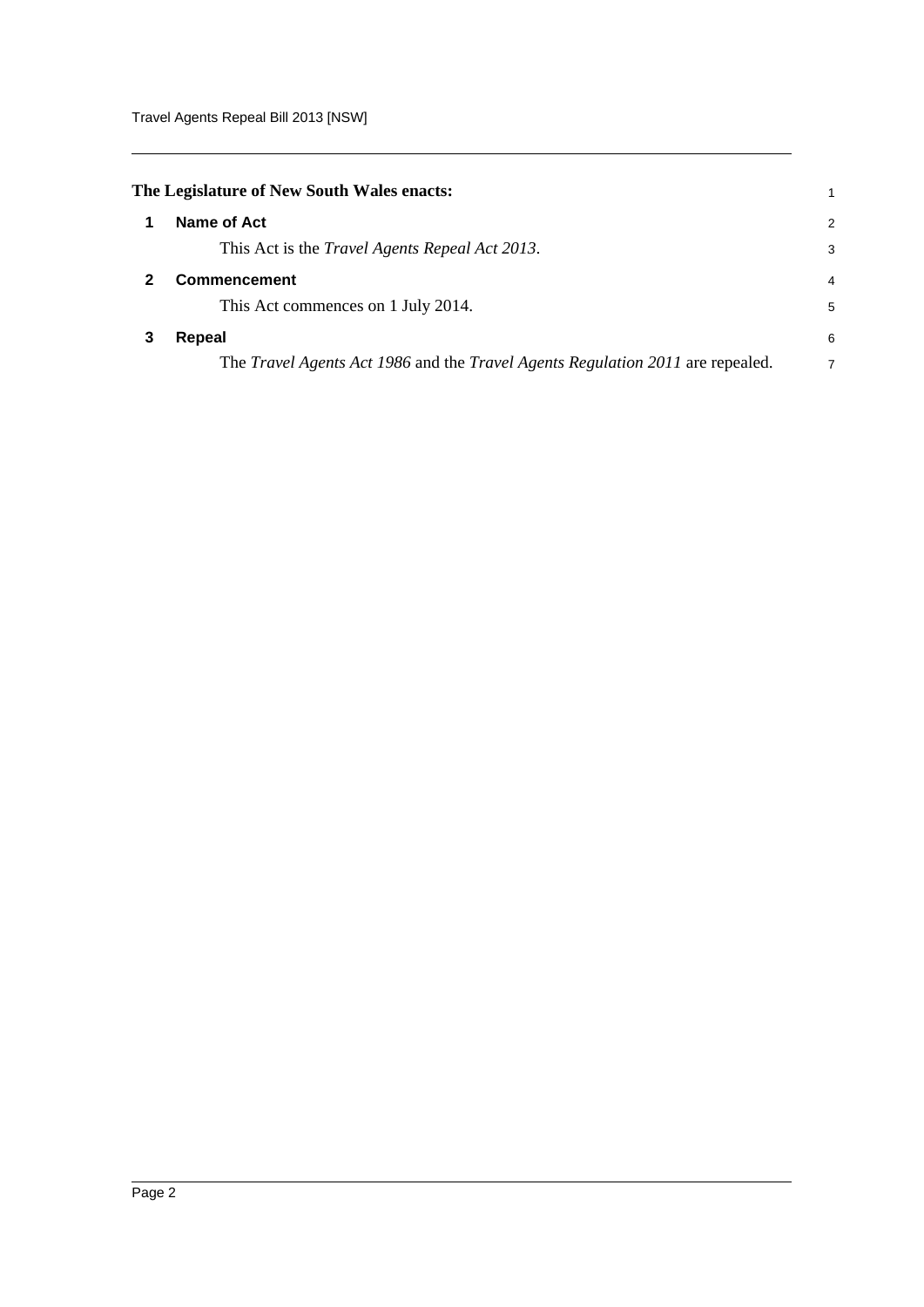<span id="page-4-0"></span>

|     | <b>Schedule 1</b>  | <b>Amendment of other legislation</b>                                                                                                                                                                                                                                                                                                                                                                                                                                                                                                      | 1                                      |
|-----|--------------------|--------------------------------------------------------------------------------------------------------------------------------------------------------------------------------------------------------------------------------------------------------------------------------------------------------------------------------------------------------------------------------------------------------------------------------------------------------------------------------------------------------------------------------------------|----------------------------------------|
| 1.1 |                    | <b>Administrative Decisions Review Regulation 2009</b>                                                                                                                                                                                                                                                                                                                                                                                                                                                                                     | 2                                      |
|     |                    | Clause 5 Reviewable decisions excluded from internal review                                                                                                                                                                                                                                                                                                                                                                                                                                                                                | 3                                      |
|     | Omit clause 5 (m). |                                                                                                                                                                                                                                                                                                                                                                                                                                                                                                                                            | 4                                      |
| 1.2 |                    | Fair Trading Act 1987 No 68                                                                                                                                                                                                                                                                                                                                                                                                                                                                                                                | 5                                      |
|     |                    | <b>Schedule 5 Savings and transitional provisions</b>                                                                                                                                                                                                                                                                                                                                                                                                                                                                                      | 6                                      |
|     |                    | Insert at the end of the Schedule with appropriate Part and clause numbering:                                                                                                                                                                                                                                                                                                                                                                                                                                                              | 7                                      |
|     | <b>Part</b>        | Provisions consequent on enactment of Travel<br><b>Agents Repeal Act 2013</b>                                                                                                                                                                                                                                                                                                                                                                                                                                                              | 8<br>9                                 |
|     |                    | <b>Definition</b>                                                                                                                                                                                                                                                                                                                                                                                                                                                                                                                          | 10                                     |
|     | (1)                | In this Part, <i>compensation scheme</i> means the scheme for compensating<br>persons who suffer a pecuniary loss by reason of an act or omission by a<br>person who carries on, or carried on, business as a travel agent prescribed<br>under section 57 of the Travel Agents Act 1986 immediately before the repeal<br>of that Act (and as subsequently amended in accordance with that scheme).<br>Note. A copy of the compensation scheme trust deed can be found on the website of<br>the Travel Compensation Fund at www.tcf.org.au. | 11<br>12<br>13<br>14<br>15<br>16<br>17 |
|     | (2)                | Expressions used in this Part have the same meanings as in the <i>Travel Agents</i><br>Act 1986 immediately before the repeal of that Act.                                                                                                                                                                                                                                                                                                                                                                                                 | 18<br>19                               |
|     |                    | No compensation payable by State                                                                                                                                                                                                                                                                                                                                                                                                                                                                                                           | 20                                     |
|     | (1)                | Compensation is not payable by or on behalf of the State because of the<br>enactment or operation of the <i>Travel Agents Repeal Act 2013</i> , or for any<br>consequence of that enactment or operation.                                                                                                                                                                                                                                                                                                                                  | 21<br>22<br>23                         |
|     | (2)                | In this clause:                                                                                                                                                                                                                                                                                                                                                                                                                                                                                                                            | 24                                     |
|     |                    | <i>compensation</i> includes damages or any other form of monetary compensation.<br>the State means the Crown within the meaning of the Crown Proceedings Act<br>1988, and includes a public sector agency of the State and an officer, employee<br>or agent of the Crown or a public sector agency of the State.                                                                                                                                                                                                                          | 25<br>26<br>27<br>28                   |
|     |                    | <b>Administrative reviews by Tribunal</b>                                                                                                                                                                                                                                                                                                                                                                                                                                                                                                  | 29                                     |
|     |                    | Division 4 of Part 2 of the <i>Travel Agents Act 1986</i> , despite the repeal of that<br>Act, continues to apply to and in respect of a decision made before that repeal.                                                                                                                                                                                                                                                                                                                                                                 | 30<br>31                               |
|     |                    | Certain appeals rights continue                                                                                                                                                                                                                                                                                                                                                                                                                                                                                                            | 32                                     |
|     |                    | Without limiting section 30 of the <i>Interpretation Act 1987</i> , and despite the<br>repeal of the <i>Travel Agents Act 1986</i> , a right of appeal to the Tribunal<br>continues to apply with respect to appeals against decisions of the<br>administrators of the compensation scheme, and with respect to the<br>determining of any such appeal, in accordance with the compensation scheme.                                                                                                                                         | 33<br>34<br>35<br>36<br>37             |
|     |                    | Certain rights of compensation scheme trustees to continue                                                                                                                                                                                                                                                                                                                                                                                                                                                                                 | 38                                     |
|     | (1)                | Section 40 (Compensation scheme trustees to have certain rights by<br>subrogation and otherwise) of the <i>Travel Agents Act 1986</i> , despite the repeal<br>of that Act, continues to apply to and in respect of a payment made to a                                                                                                                                                                                                                                                                                                     | 39<br>40<br>41                         |